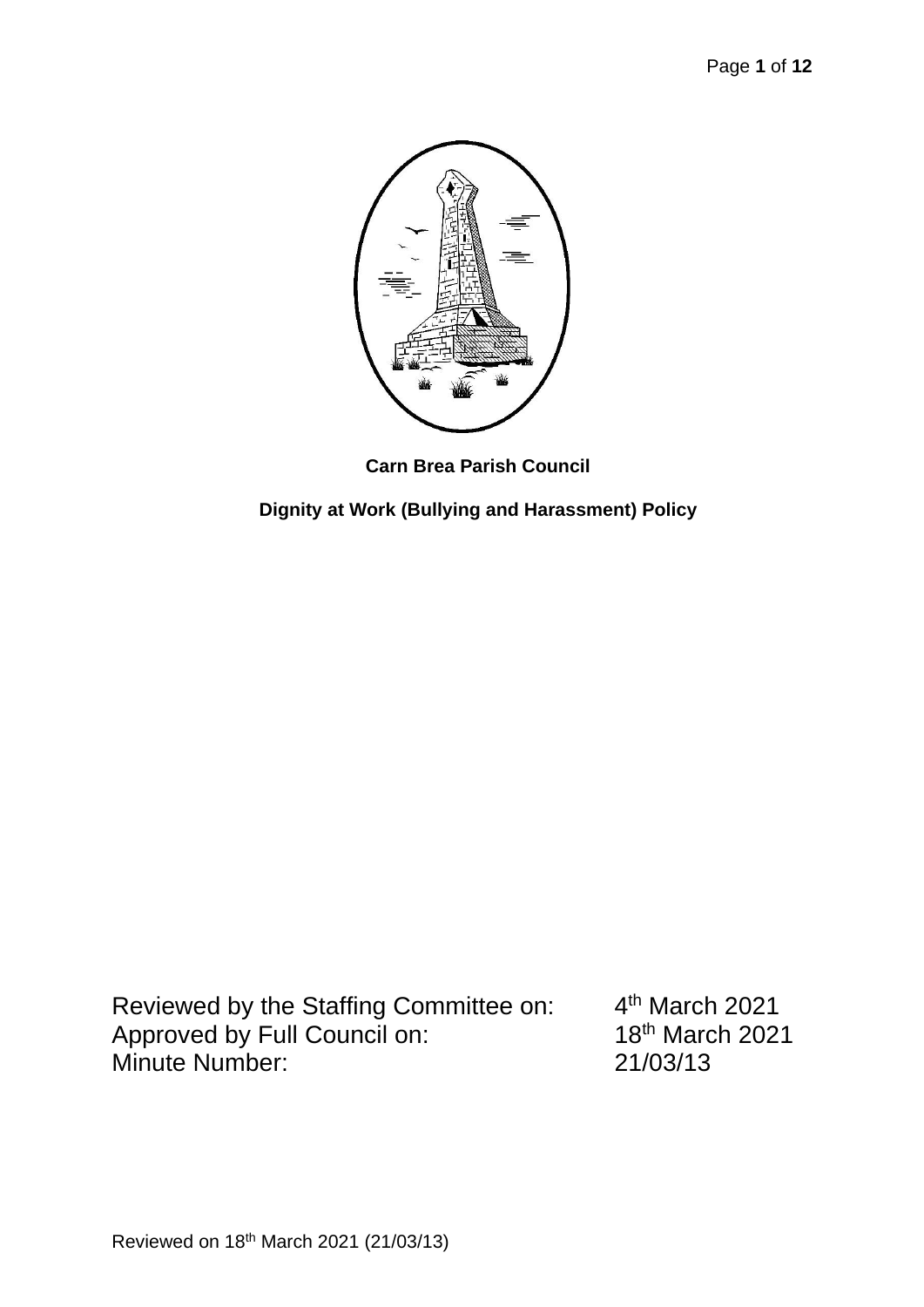### **1. Introduction**

- 1.1 Employees are Carn Brea Parish Council's most valuable and important resource, and the Council has a legal, moral and ethical duty to ensure that the environment in which they work enables them to contribute to their fullest potential and that they feel confident and comfortable about that working environment.
- 1.2 As well as considering the welfare of its employees, there is a strong business case for ensuring the elimination and prevention of harassment and bullying such as; the financial impact (e.g. cost of reduced performance), health and safety (e.g. physical and emotional effects on employees), and recruitment and retention (e.g. people will not wish to join or remain with Carn Brea Parish Council).
- 1.3 Carn Brea Parish Council believes that all its employees have the right to be treated with dignity and respect, and that harassment and bullying is totally unacceptable. The Council will deal effectively with any form of harassment or bullying and take appropriate any steps it sees fit to either stop or prevent it. This may include taking disciplinary action, up to and including dismissal.
- 1.4 Disciplinary action may also be taken if a complaint is found to have been submitted maliciously or in bad faith.
- 1.5 Members, the Clerk and employees should read this procedure carefully to ensure that they maintain the standards required and understand the procedure to be adopted when problems arise.

### **2. Purpose of this Policy**

- 2.1 The primary aim of the policy is to prevent behaviour that could be constructed as harassment or bullying in the workplace but where this does occur, to ensure appropriate and effective action is taken to prevent recurrence.
- 2.2 The information given below shows how harassment and bullying can affect both individuals and the Council. The specific objectives of the policy are to:
	- ensure that all of the Council's employees are treated with dignity and respect.
	- ensure all employees and members are aware of the types of behaviour which may constitute harassment or bullying and their responsibilities for preventing such behaviour.
	- ensure all employees and members understand the behaviour that constitutes harassment or bullying is unacceptable and that appropriate measures, including disciplinary action may be taken.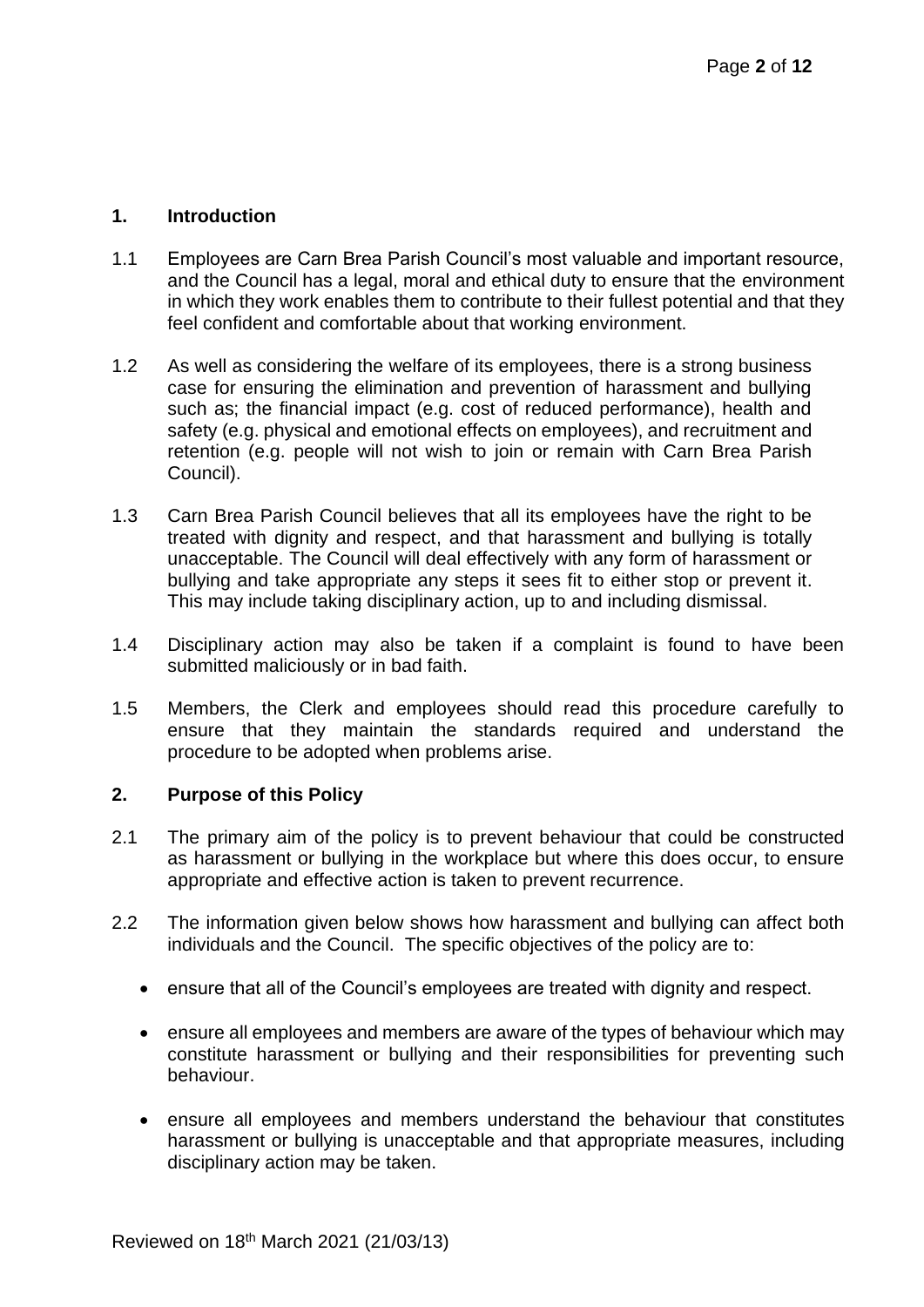- promote a culture in which individuals feel confident in bringing forward complaints of harassment and bullying without fear of victimisation.
- outline the options available for raising a concern about harassment or bullying
- ensure members and the Clerk are aware of the processes to be followed once a complaint is raised
- ensure all allegations of harassment or bullying are responded to quickly, positively and in confidence.

### **3 Carn Brea Parish Council is committed to:**

- recognising and valuing the contribution of staff as individuals and team members
- ensuring effective and open lines of communication
- treating everyone respectfully and fairly, regardless of professional discipline, age, disability, race, colour, religion or belief, gender, sexual orientation, marital status or civil partnership, pregnancy or maternity, trade union membership or nonmembership
- zero tolerance to physical, emotional or verbal abuse, harassment or victimisation of any of its staff for any reason, whether from Councillors, colleagues, members of the public or contractors
- supporting staff in balancing work and home commitments.

#### **4. Scope**

- 4.1 This policy should be read in conjunction with other Council policies and procedures such as: the Equal Opportunities Policy, Disciplinary Policy and Procedures and Grievance Policy and Procedures.
- 4.2 The policy covers harassment and bullying by Officers and Councillors. It does not cover harassment and bullying from the public or contractors. However, the Council has a duty of care towards its employees and, in these cases, employees should report any such behaviour to the Clerk or Chairman of Staffing who will decide upon the appropriate action. The principles of this document apply to all staff, Councillors, volunteers, contractors and hirers of Treloweth Community Hall.

### **5. Definitions/Glossary**

5.1 In all cases of harassment, bullying or victimisation, it will be for the recipient to define what constitutes inappropriate behaviour. The defining principle is whether the behaviour is unacceptable by reasonable normal standards of behaviour and is disadvantageous or unwelcome to the person/people subject to it.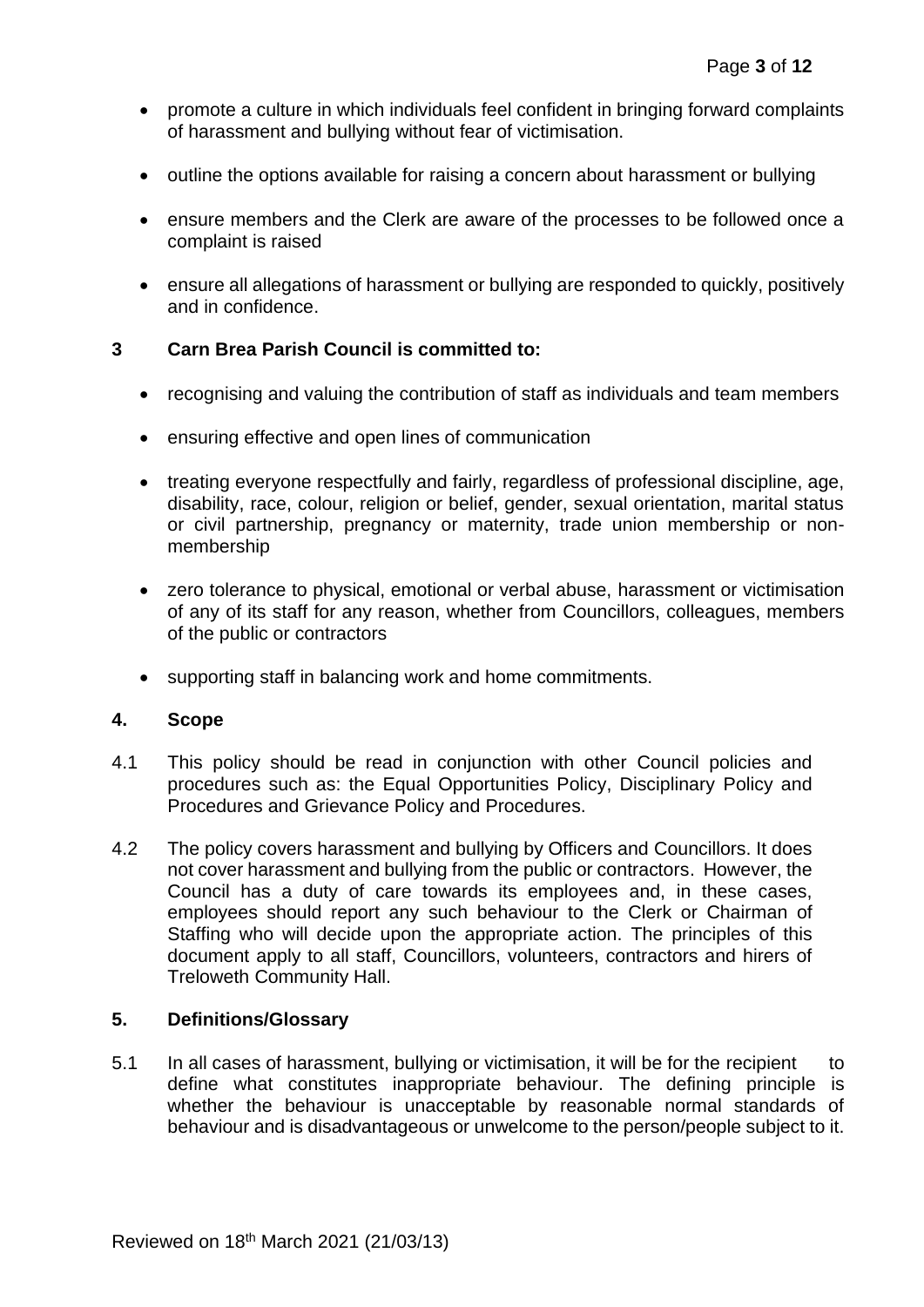#### **Harassment**

- 5.2 The Advisory, Conciliation and Arbitration Service (ACAS) offer some definitions for clarification:
	- 5.2.1 Harassment as defined in the Equality Act 2010 is:-

Unwanted conduct related to a relevant protected characteristic, which has the purpose or effect of violating an individual's dignity or creating an intimidating, hostile, degrading, humiliating or offensive environment for that individual.

In general terms, is unwanted conduct affecting the dignity of men and women in the workplace. It may be related to age, sex, race, disability, religion, sexual orientation, nationality or any personal characteristic of the individual, and may be persistent or an isolated incident. The key is that the actions or comments are viewed as demeaning and unacceptable to the recipient.

#### **Workplace Bullying**

- 5.2.2 Definitions of bullying are given in this policy, but harassment and bullying are closely linked.
- 5.2.3 Workplace Bullying may be characterised as offensive, intimidating, malicious or insulting behaviour, an abuse or misuse of power through means intended to undermine, humiliate, denigrate or injure the recipient. Bullying at work involves repeated negative actions and practices that are directed at one or more workers. The behaviours are unwelcome to the recipient and undertaken in circumstances where recipients have difficulty in defending themselves. The behaviours may be carried out as a deliberate act or unconsciously.

#### **Victimisation**

- 5.2.4 Victimisation is where a person is treated less favourably than others because they have either given evidence or brought a complaint of bullying, harassment or discrimination. Victimisation is unlawful and will not be tolerated.
- 5.2.5 Any employee who makes a complaint or supports another employee who has done so must not be subjected to any victimisation or less favourable treatment as a result. Carn Brea Parish Council will not tolerate any such behaviour and will take appropriate action to stop/prevent this, which may include disciplinary action.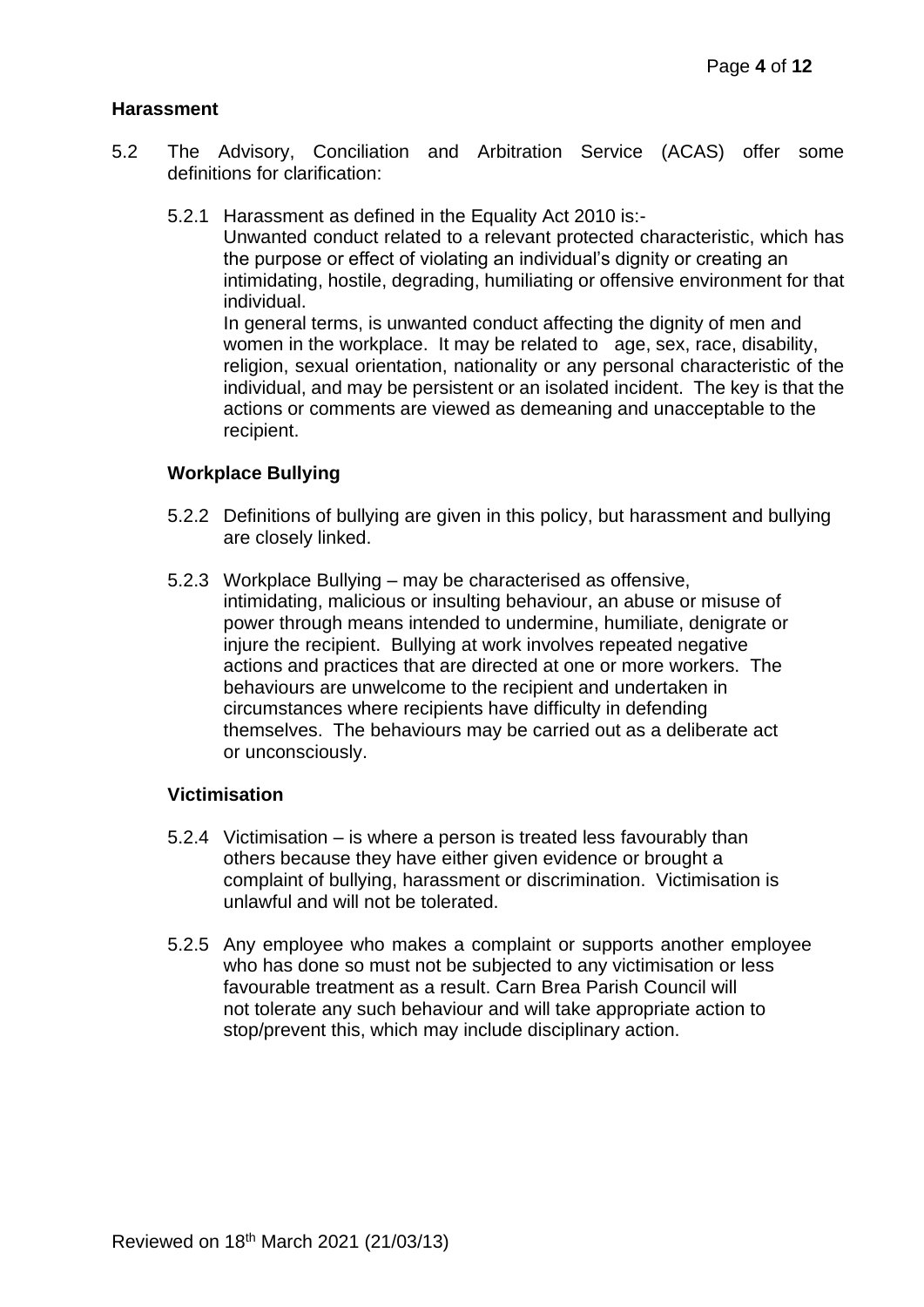### **5.3 Examples of Bullying and Harassing Behaviour**

- 5.3.1 Bullying and harassment behaviours are not necessarily face to face. They may be written communications, electronic email and by telephone, including mobile texts and on-line social networking sites.
- 5.3.2 Harassment may be intentional or unintentional and may involve action/behaviour/verbal/non-verbal conflict, or physical conflict which is found objectionable or causes offence.
- 5.3.3 It should be noted that bullying does not just occur in manager/subordinate relationships, it can occur when there is unacceptable peer pressure or pressure by others in a position of 'authority', e.g. Councillors.
- 5.3.4 Some further examples of unacceptable behaviour are given in Appendix 1.

### **5.4 Fair but firm management or bullying and harassment?**

- 5.4.1 The difference between a manager who is firm but fair and a manager who is bullying and harassing staff is often difficult to define. A framework which illustrates the distinctions between the two styles is given in Appendix 2.
- 5.4.2 As part of the everyday management process the Clerk is required to provide staff with feedback concerning their performance, e.g. conduct, punctuality etc. The Clerk is also responsible for workplace monitoring, this will involve visiting areas worked at. If any of these areas have been unsatisfactory the feedback may be critical of the worker concerned. If criticism is delivered in a constructive way it can be beneficial to the member of staff, providing them with the opportunity to reflect on their behaviour and make any necessary improvements. Destructive critisim on the other hand can have a detrimental effect.
- 5.4.3 Constructive criticism will focus on:
	- actions and behaviour, focusing on what the employee has done or not done
	- facts, with specific examples of behaviour that has been inappropriate and an explanation of why it was not appropriate
	- future improvement, for example, requiring the employee to do something differently or make changes.
- 5.4.4 Destructive criticism may involve;
	- aggressive behaviour, such as shouting/yelling
	- personal insults or put downs
	- allocating blame rather than responsibility.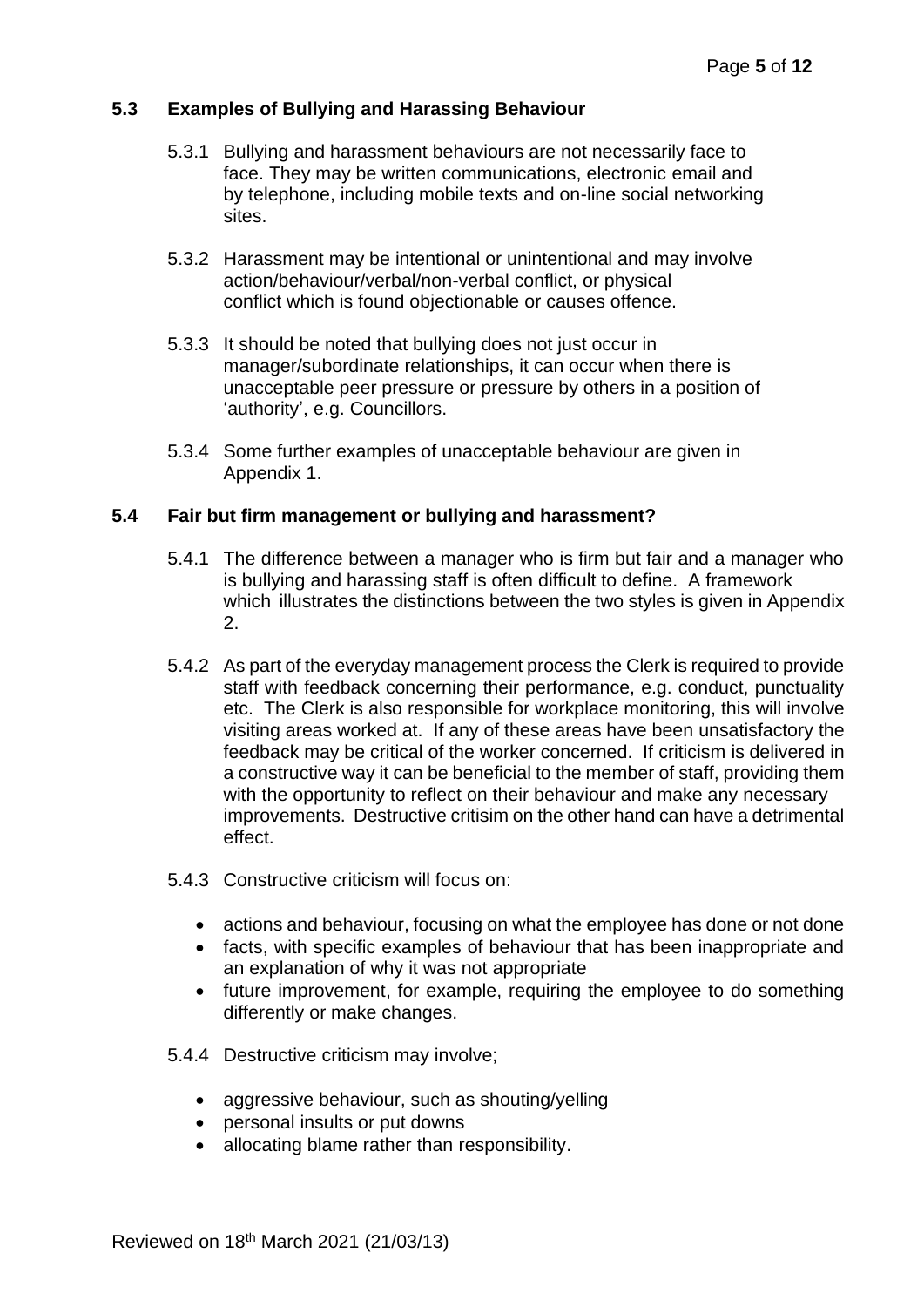### **6. Ownership and Responsibilities**

### **6.1 Role of the Clerk**

- 6.1.1 The Clerk has the responsibility to ensure that they set the standards that other staff should apply. Their role model behaviour is critically important.
- 6.1.2 It is the responsibility of the Clerk and Staffing Committee to be aware of any harassment, bullying or victimisation within the Council, to discourage it and seek to prevent it from taking place by:
- outlining and ensuring staff understand what behaviour constitutes harassment and bullying and that such behaviour is unacceptable
- making it clear that harassment, bullying or victimisation will be treated as a disciplinary matter
- ensuring staff and Individuals who work at Carn Brea Parish Council are protected from abuse and treated with dignity and respect
- publicly promoting this policy
- ensuring potentially offensive material is not displayed or circulated in the workplace
- ensuring they understand the procedures to be adopted when concerns are raised.
- taking prompt action to stop any form of harassment, bullying or victimisation as soon as it is identified
- where offensive behaviour or comments/discussions are taking place, bringing this to the attention of the individual concerned, advising them to stop immediately
- being supportive of individuals who state they have been harassed, bullied or victimised and taking full account of their feelings and perception of the situation
- ensuring they fully understand this policy and are able to offer advice on the procedural guidance when required to do so
- maintaining confidentiality relating to all aspects of cases of harassment, bullying or victimisation at all times and not mention or discuss the case with any person not involved in the resolution/investigation
- ensuring that the Staffing Committee is kept up to date with matters concerning Harassment, Bullying and Victimisation complaints.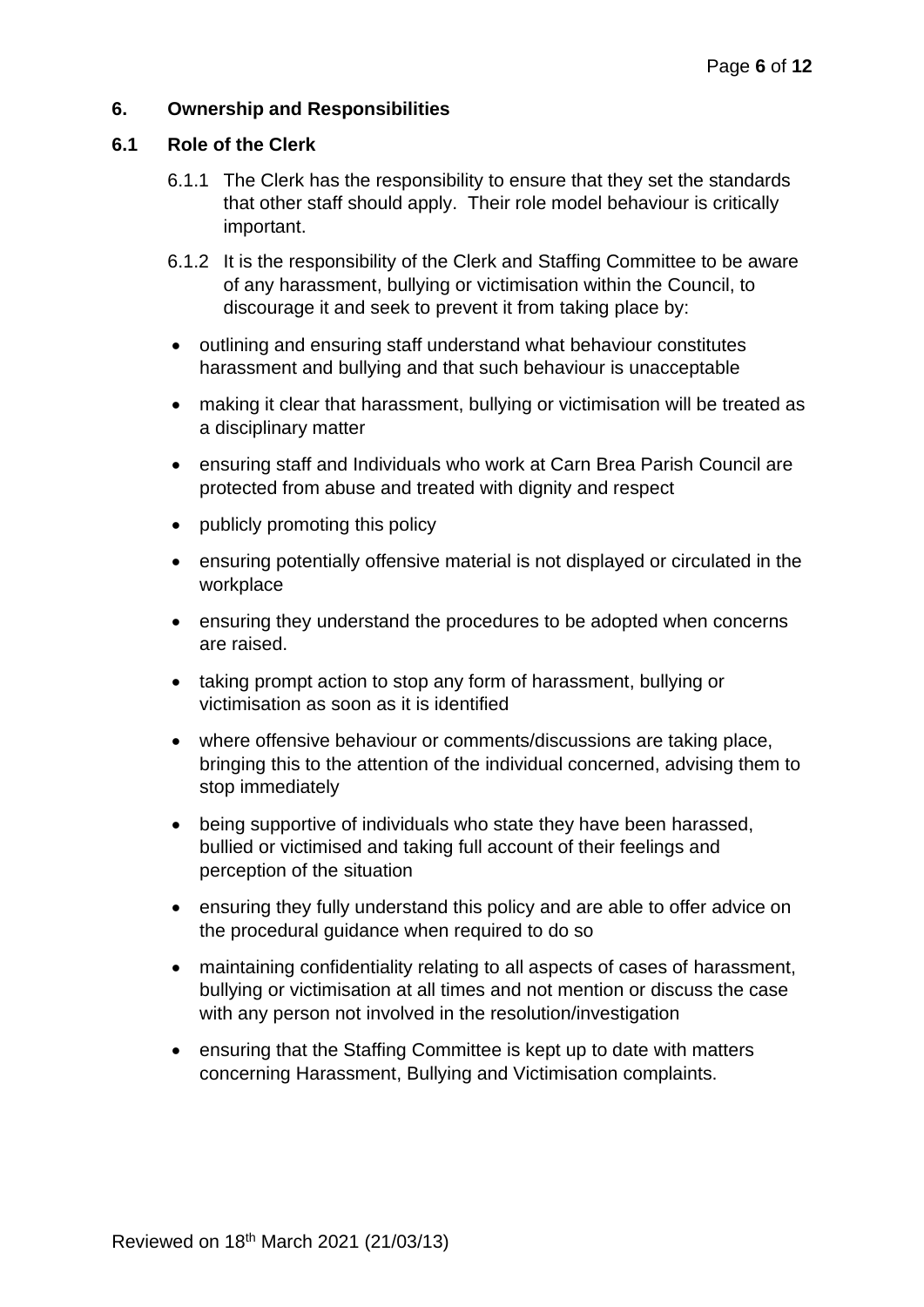### **6.2 Role of Carn Brea Parish Council employees, volunteers and contractors**

All Carn Brea Parish Council employees, volunteers and contractors working on Council premises:

- have a personal responsibility for their own behaviour and to set a positive example by treating others with respect at all times and ensuring that they comply with this policy
- must ensure that they do not harass, bully, victimise or contribute to the harassment of a colleague or colleagues, or condone harassment of a colleague or colleagues, or condone harassment or victimisation by others
- found to be responsible for inciting, perpetrating or condoning harassment, bullying or victimisation may face disciplinary action up to and including dismissal
- found to be responsible for harassment can also be held personally liable and may be deemed to have committed a criminal act and be liable for prosecution
- who feel that they have been harassed, bullied or victimised should, in the first instance (and only if he/she feels able), tell the alleged harasser or bully that their behaviour is not welcome and ask that it stops
- are encouraged to report any cases of harassment, bullying or victimisation they witness. In the first instance, this should be to the Clerk or should this be inappropriate to the Chairman of the Staffing Committee
- are expected to provide sympathetic support to a colleague who experiences harassment, bullying or victimisation in the workplace.

## **6.3 Role of the Staffing Committee**

The Staffing Committee have a responsibility to ensure that this policy and guidance is followed fairly and consistently. Their duties will involve:

- advising the Clerk on the application of the policy
- advising the Clerk and staff where individuals feel that they are being harassed, bullied or victimised in the course of their employment
- ensuring the effective implementation of the policy

## **6.4 Role of Councillors**

Councillors will have the following responsibility:

- compliance with the Policy; and
- Treating employees with dignity and respect.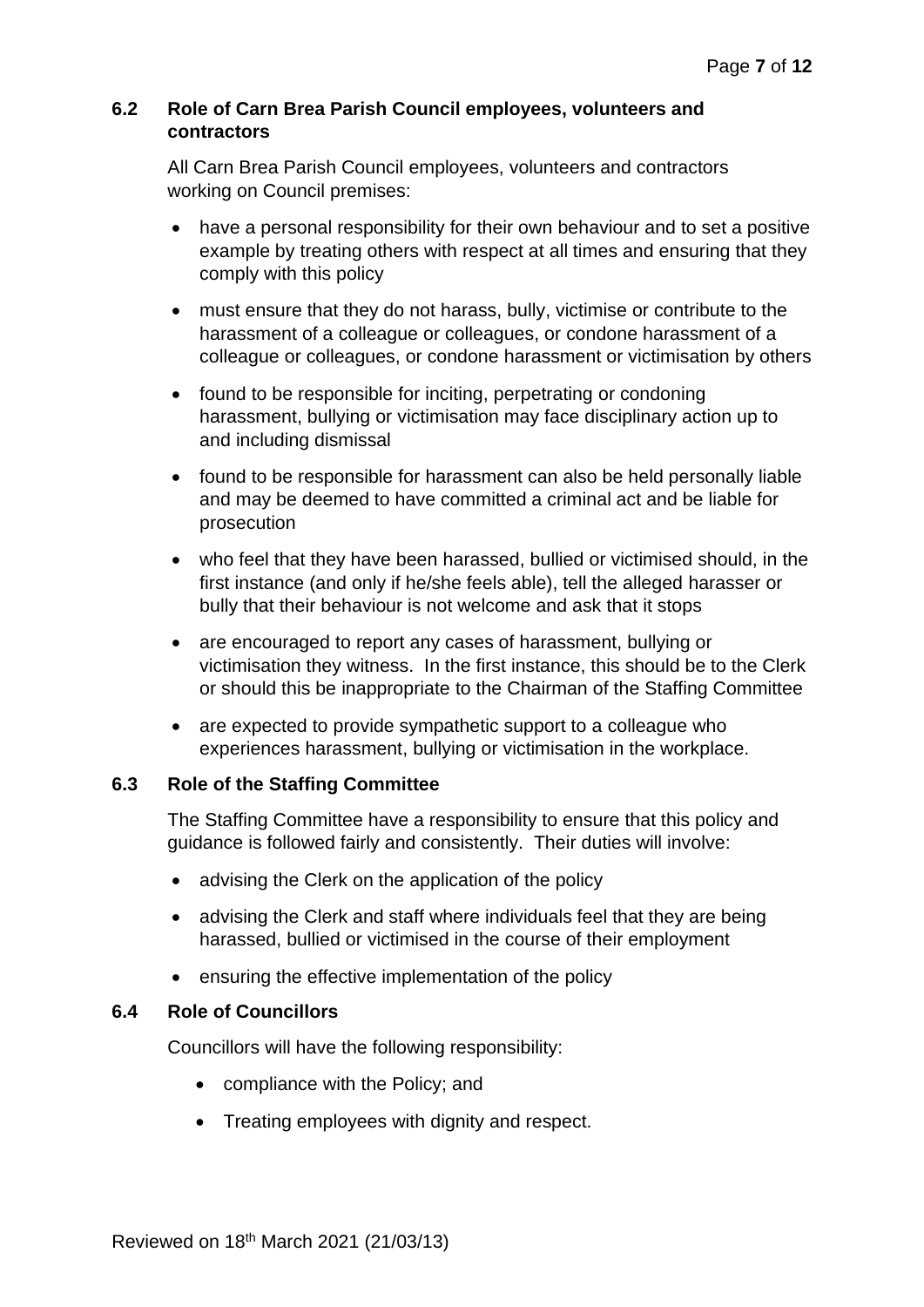### **7. Standards and Practice**

### **7.1 Procedure for Handling Allegations of Harassment, Workplace Bullying or Victimisation**

- 7.1.1 Any actions, which can be described or construed as harassment, workplace bullying or victimisation, will be thoroughly investigated and may be treated as a disciplinary matter by the Council. All complaints must be taken seriously, in a non-judgemental manner and dealt with promptly.
- 7.1.2 The Council will not tolerate victimisation as a result of reporting incidents of harassment and bullying. If a member of staff feels that they are being victimised then every possible support will be given. All matters will be treated in the strictest confidence to ensure the dignity of the person(s) concerned.
- 7.1.3 Those found to be responsible for harassment can also be held personally liable and may be deemed to have committed a criminal act and be liable for prosecution.
- 7.1.4 If you feel that you are being bullied/harassed, the decision about how to pursue this will, in the first instance, rest solely with you. You have the right to redress through either the informal or formal procedure.

### **7.2 Informal Resolution Procedure**

- 7.2.1 Even with promoting a culture of civility and dignity within the Council there may be the rare occasion where a situation occurs resulting in upset through another member of staff's inappropriate behaviour.
- 7.2.2 If you decide to take the matter further, you may feel able to discuss the issue directly with the person who has caused you concern by giving examples and explaining why their behaviour has been unacceptable; and that you would like it to stop. Alternatively, you may prefer to write to the person (keeping a dated copy of the letter) or ask a colleague or trade union representative to speak to the individual causing concern.
- 7.2.3 This may often be sufficient to prevent further upset, harassment, bullying or victimisation, particularly if the other member of staff is unaware that he/she has been causing offence by his or her actions.
- 7.2.4 This action should be taken as soon as the incident or episodes of incidents become apparent. Any information or action taken to prevent further harassment, bullying or victimisation should be recorded with a note of the date and what was said by all of those involved in case this is needed as evidence should the harassment, bullying or victimisation continue or recur.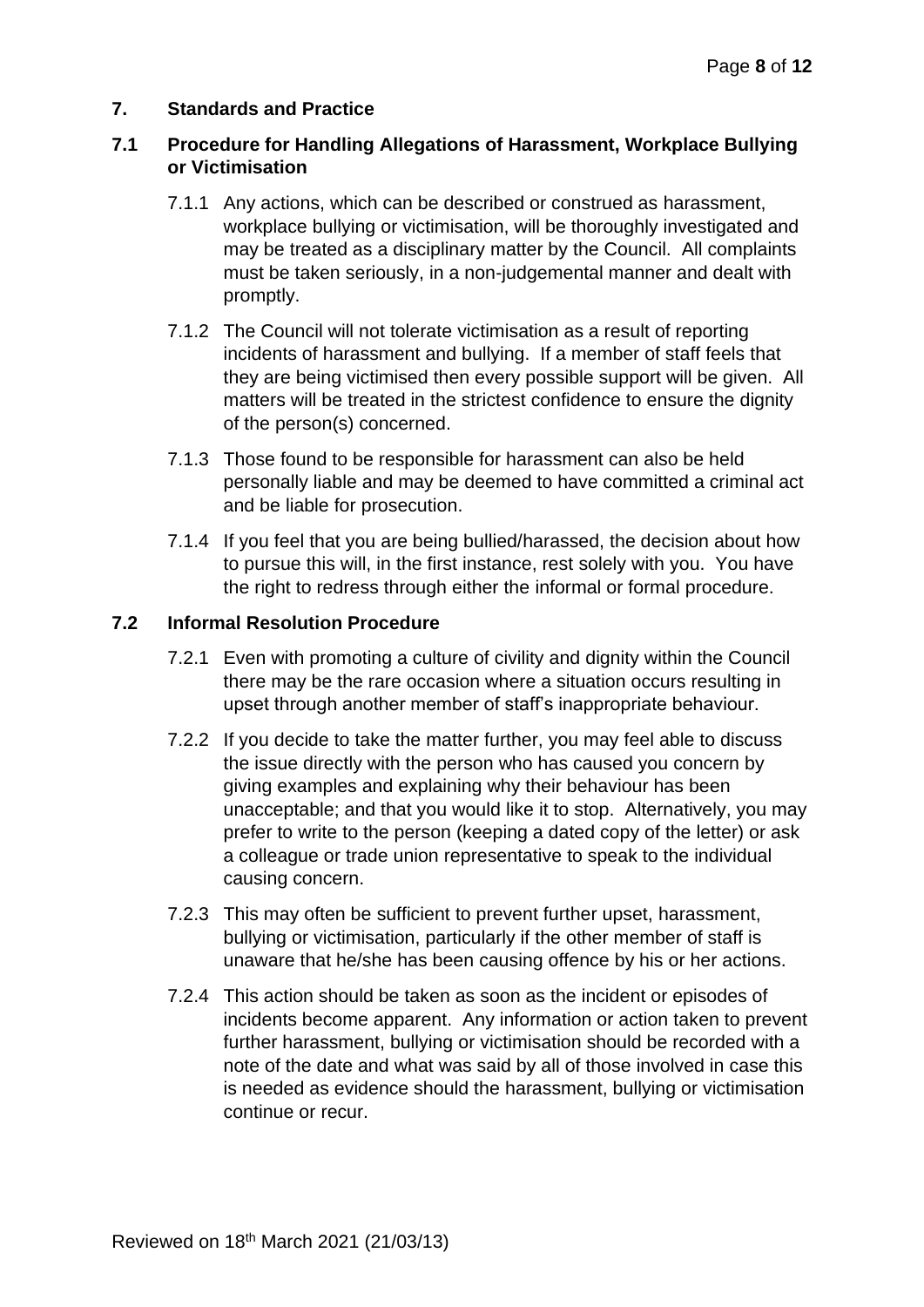## **7.3 Formal Resolution**

- 7.3.1 You may find it necessary to raise a formal complaint. This may be for the following reasons:
	- The conduct continues after a direct information approach has been made to the alleged harasser
	- Retaliatory behaviour is experienced
	- You feel too frightened to approach the alleged harasser with or without the help of others
- 7.3.2 In this case you will need to put your complaint in writing to the Clerk (or in the case of the Clerk to the Staffing Committee), giving details of the specific actions/incidents about which you are complaining.
- 7.3.3 Once you have done this, the matter will be investigated under the Council's Grievance Procedure.
- 7.3.4 The Clerk (or in the case of the Clerk, members of the Staffing Committee) will discuss your complaint with you and the employee should be informed of the decision and if appropriate any action taken.
- 7.3.5 If informal measures are not appropriate/successful or you wish to proceed straight to the formal process, the Clerk (or in the case of the Clerk members of the Staffing Committee), will thoroughly investigate the complaint in accordance with the Grievance Procedure.
- 7.3.6 In accordance with Carn Brea Parish Council's Grievance Procedure you will be invited to attend a Grievance Hearing. You will be given written notification of the outcome of this hearing and will have the right to appeal.
- 7.3.7 Decisions will be made after the hearing about the appropriate actions to be taken. These could include taking disciplinary action against the bully/harasser; issuing management instructions; arranging mediation if both parties are willing to participate; or taking no further action.
- 7.3.8 It should be noted that if disciplinary action is taken against the alleged bully/harasser, you will be informed that disciplinary action is being taken, but will not be informed of the outcome of this or have a right of appeal against the decision of the disciplinary panel. Nor do you have the right to raise a grievance about any decision affecting the harasser/bully following a disciplinary hearing or investigation.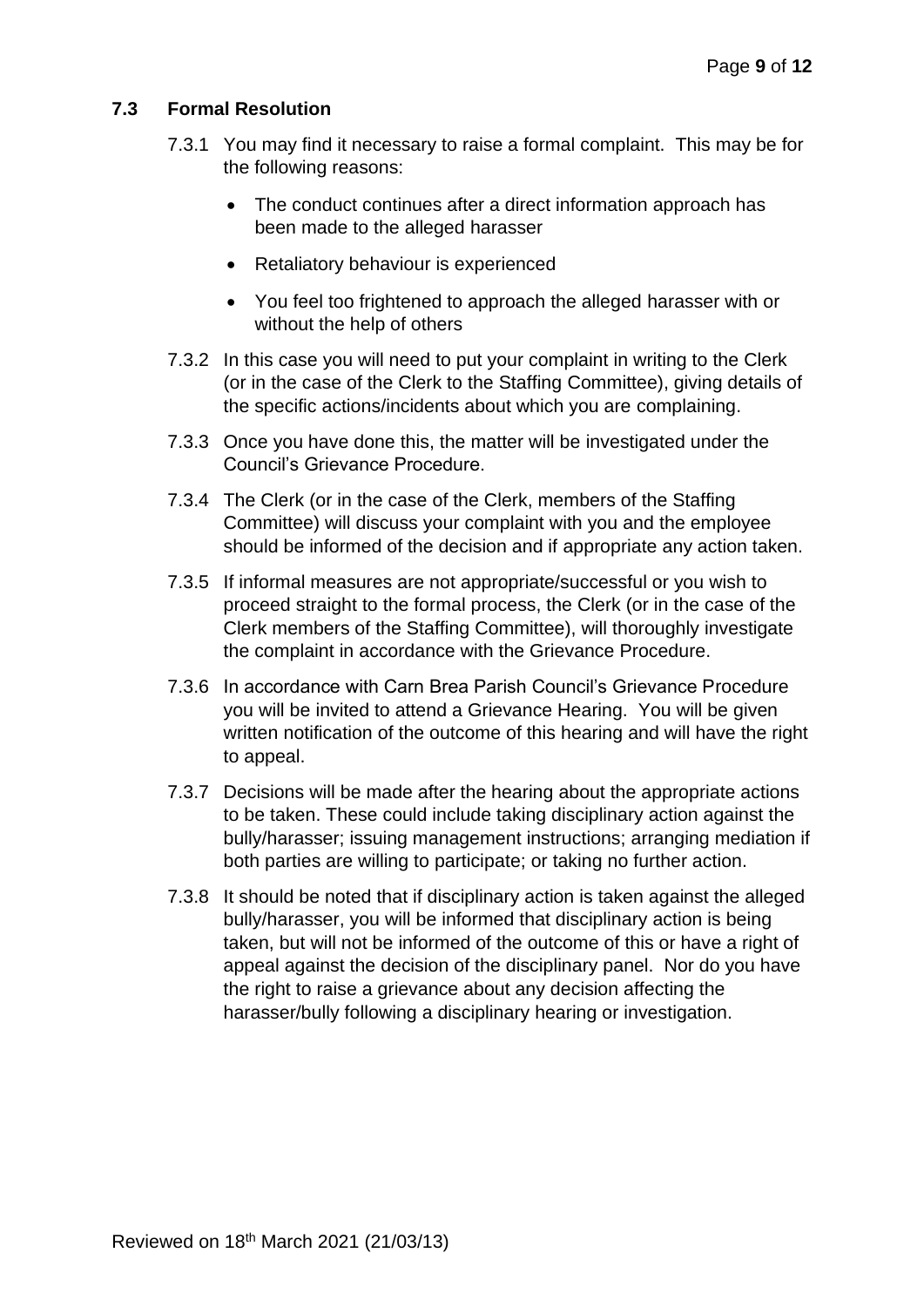## **7.4 Staff Support**

7.4.1 Being involved in dealing with harassment, bullying and victimisation can be difficult for all parties concerned. It is important that all parties are offered support, including the staff member accused of the inappropriate behaviour. This could include the support of a colleague, trade union/professional body representative and Occupational Health.

## **7.5 Confidentiality**

- 7.5.1 Claims of harassment and bullying will always be treated seriously and be dealt with in utmost confidence, with information being shared on a need to know basis to enable investigation to be undertaken and resolution to be achieved.
- 7.5.2 Confidentiality is vitally important to provide parties concerned with a degree of security and to ensure that all procedural aspects are deal with sympathetically, impartially and objectively. Any breaches of confidentially will be treated seriously and may result in disciplinary action.

## **7.6 Complaint About Other Parties**

- 7.6.1 If the matter involves a complaint against the Clerk, you should inform the Chairman of the Council or the Chairman of the Staffing Committee who will determine the most appropriate means of dealing with the complaint.
- 7.6.2 If the matter involves a complaint in relation to a Councillor's conduct, you should inform the Clerk and consideration will be given regarding the need to consult the Monitoring Officer to establish the most appropriate way to deal with the matter. Following investigation, a report will be submitted to the Staffing Committee.

## **7.7 Malicious/Unfounded Complaints**

7.7.1 This procedure is designed to protect individuals who raise their concerns. It is accepted that some allegations may arise from genuine misunderstandings. However, making a malicious and unfounded complaint may itself constitute harassment and be dealt with under the disciplinary procedure.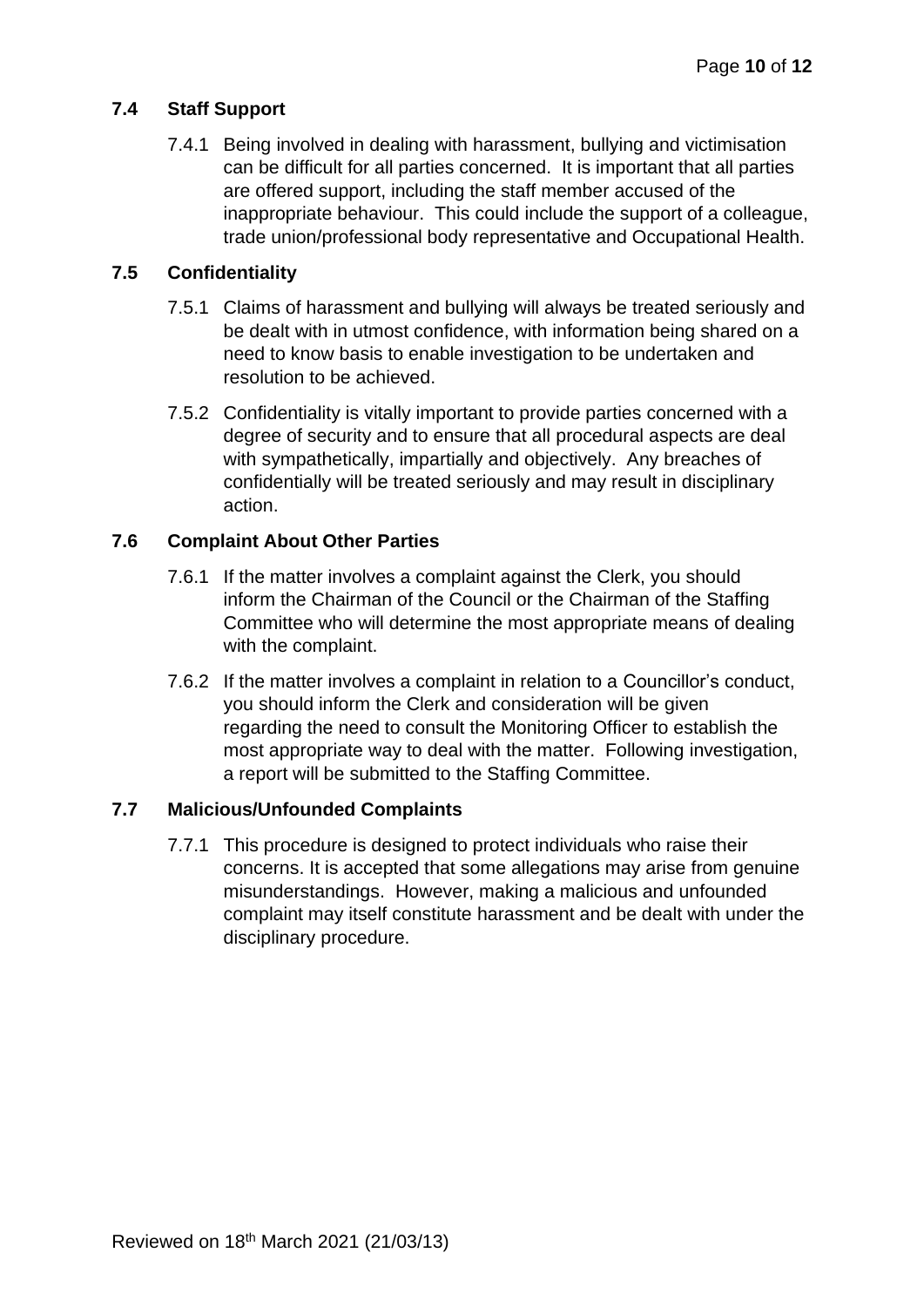### Appendix 1. Examples of Unacceptable Behaviour

Examples of unacceptable behaviour that can be considered to constitute bullying or harassment (this list is illustrative not exhaustive):

- spreading malicious rumours, or insulting someone by work or behaviour
- bullying by exclusion this may take the form of social isolation and/or exclusion from meetings;
- the deliberate withholding of information or resources with the intention of affecting colleague's performance;
- unfair and / or destructive criticism;
- intimidating behaviour e.g. unwanted physical contact, physical threats or abusive gestures;
- unwelcome sexual advances touching, standing too close, display of offensive materials, asking for sexual favours, making decisions based on sexual advances being accepted or rejected
- verbal abuse e.g. propositions or remarks, innuendos, jokes, lewd comments or abusive language or spreading of unfounded rumours;
- humanisation or ridicule;
- setting unrealistic deadlines;
- deliberately setting someone up to fail a task that is beyond their remit or capability;
- deliberately undermining a competent worker through work overload and constant criticism;
- criticism in public;
- copying of memos that are critical about someone to others that do not need to know;
- victimisation because of religion;
- victimisation because of sexual orientation;
- behaviour inappropriate jokes and/or comments;
- inappropriate comments on social networking sites.